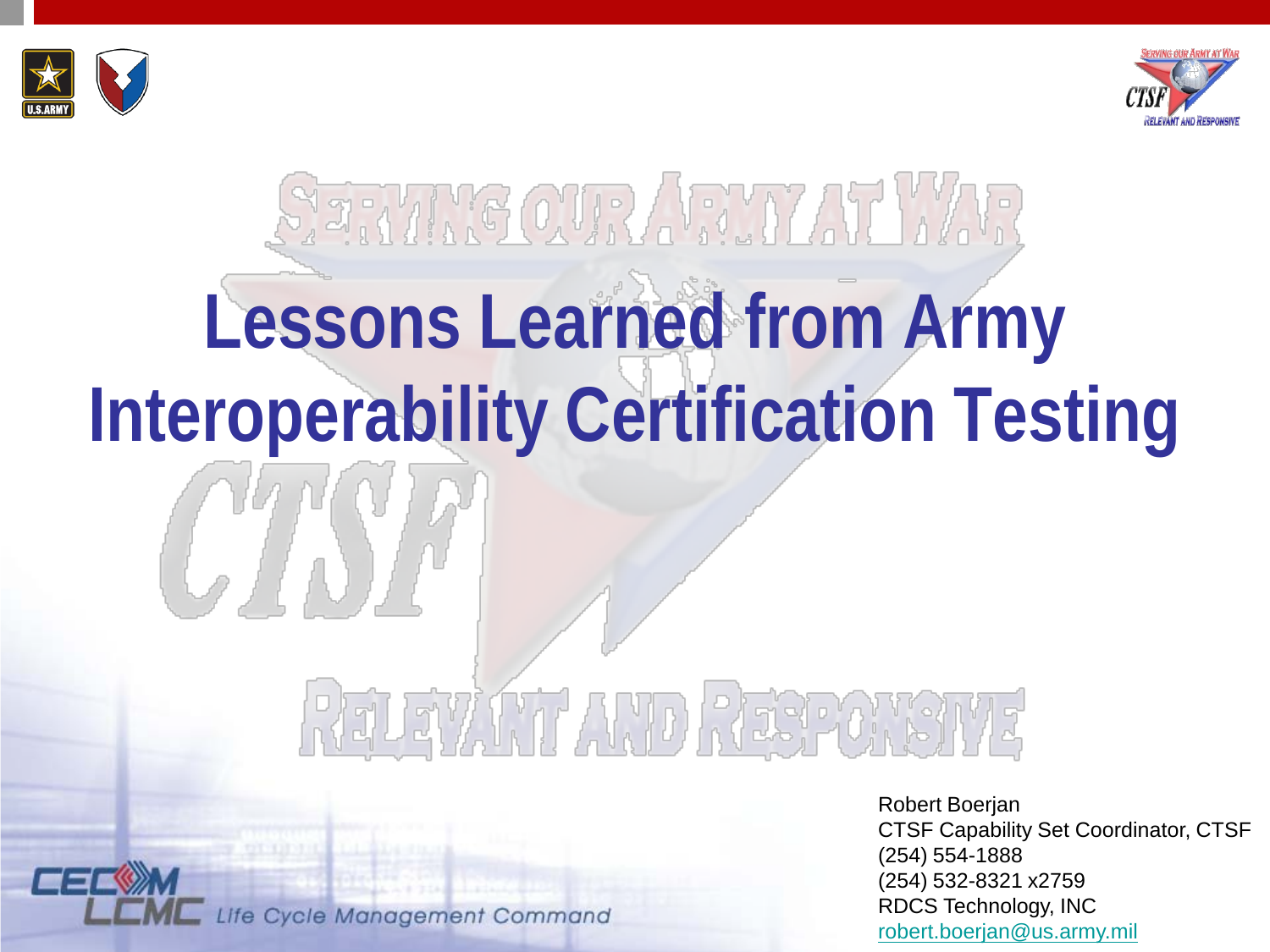## **Analysis of Software Block 2 (SWB 2) Test Incident Reports (TIRs)**



Background:

- The CTSF is the Army Interoperability Certification (AIC) agent for LandWarNet/Battle Command systems
- The Army incorporates a blocking process of multiple systems to introduce new capability set into the Army
- Software Block 2 had 50+ systems
- SWB 2 was initially scheduled for 9 months of Test-Fix-Tes, AIC and Backward Compatibility (BWC) testing – however it took over 2 years before the CIO G6 certified the block and fielding began.

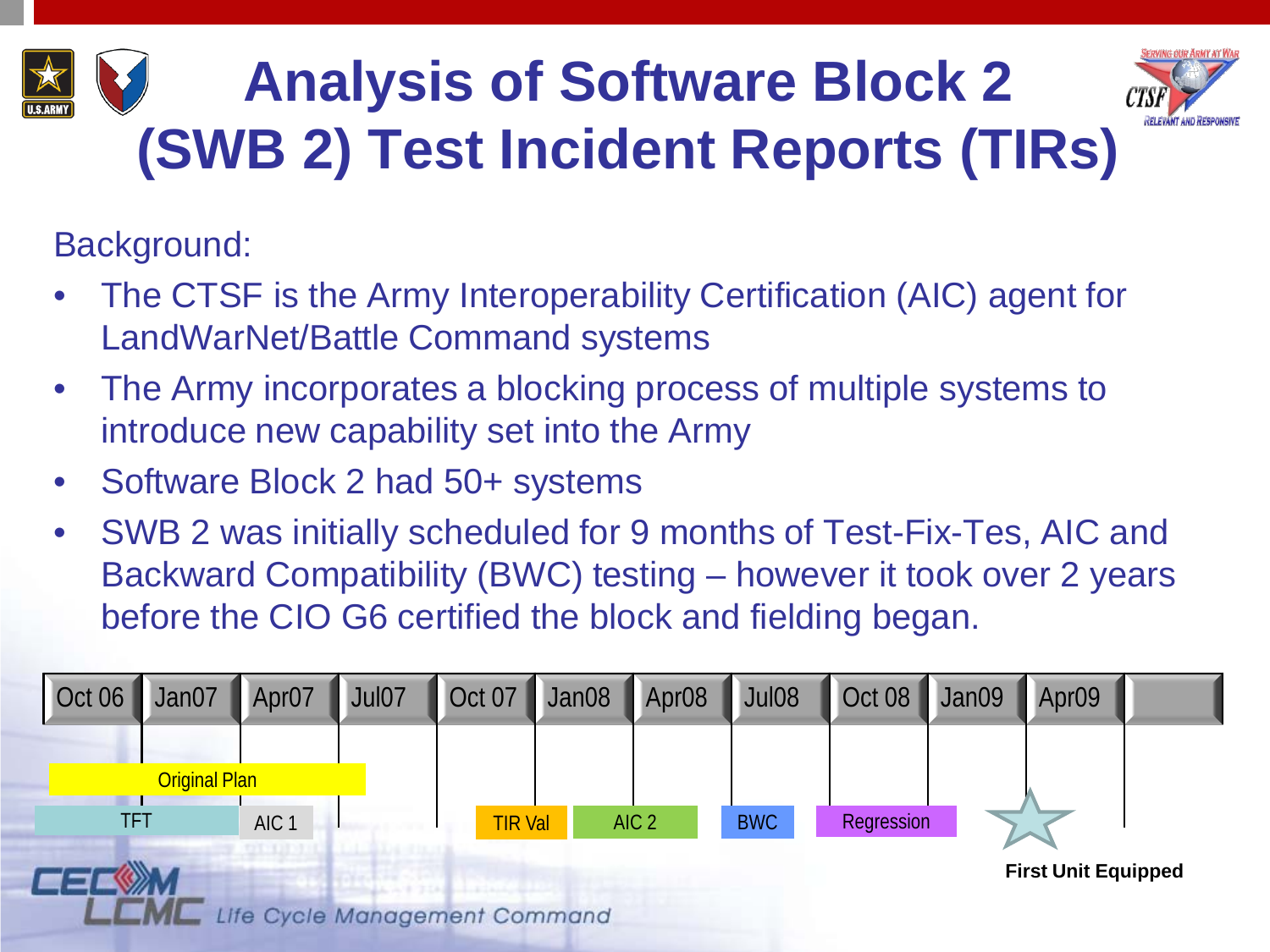

#### **Methodology**





 Focused on Level 1-3 TIRs  $\leq$  Date range is 10/06 thru 12/15/08 Did not evaluate BWC issues  $\triangleleft$  Segregated the TIRs into 5 Test Windows: Test-Fix-Test; AIC 1; TIR Evaluation; AIC 2; Regression 1 & 2

#### **Evaluated the following type of data:**

- $\leq$  Number of TIRs over time for entire 2-year period
- Number of TIRs over time for each Test Window
- $\leq$  Individual system TIRs and sub-category by severity level
- TIRs by Issue Category
- System of System (SoS) vs. System TIRs
- Graphic TIRs

 CTSF Configuration Management database of software deliveries: date and purpose of deliveries

 $\leq$  Battle Command Integration Directorate (BCID) SWB 2 Product Change Request (PCR) Master Log: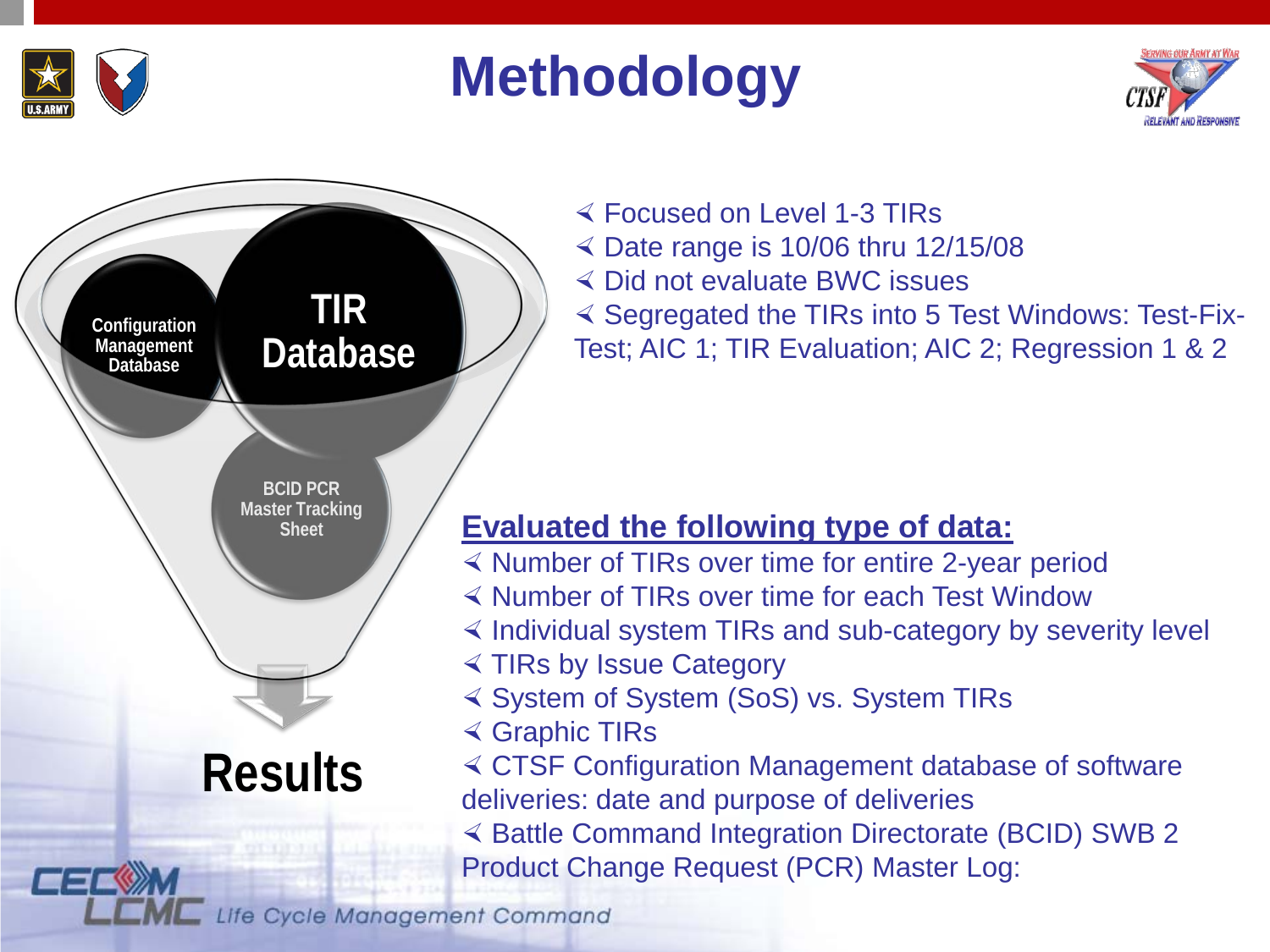

#### **Requirements Changed**







□ Suspense date for TCM & PM certification of threads was 18 Sept 06.

 $\Box$  Start of TFT to Dec 08, 216 approved PCR changes (count after removing PCR duplicates, archived Threads, and denied PCRs)

□ 38% of PCRs occurred during AIC 1

□ Maneuver and Aviation PM/TCMs requested the majority of PCRs during AIC 1

□ Majority of PCRs during Validation and AIC 2 were in response to Thread and SW TIRs

 $\Box$  High number of INTEL PCR changes during Regression due to DCGS-A replacing ASAS

#### **Changing Requirements Consume Resources**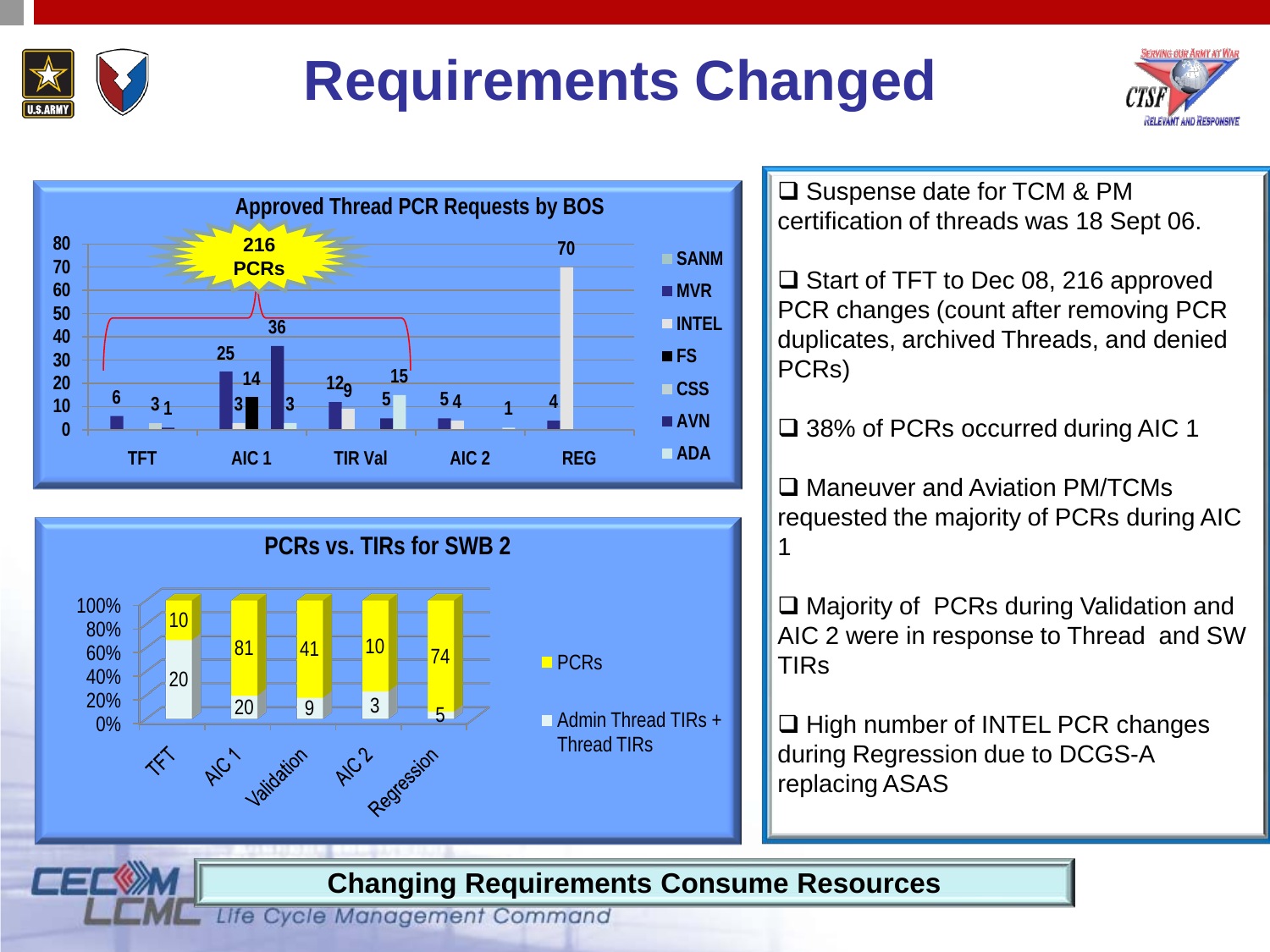

#### **SWB 2 TIRS by Categories**



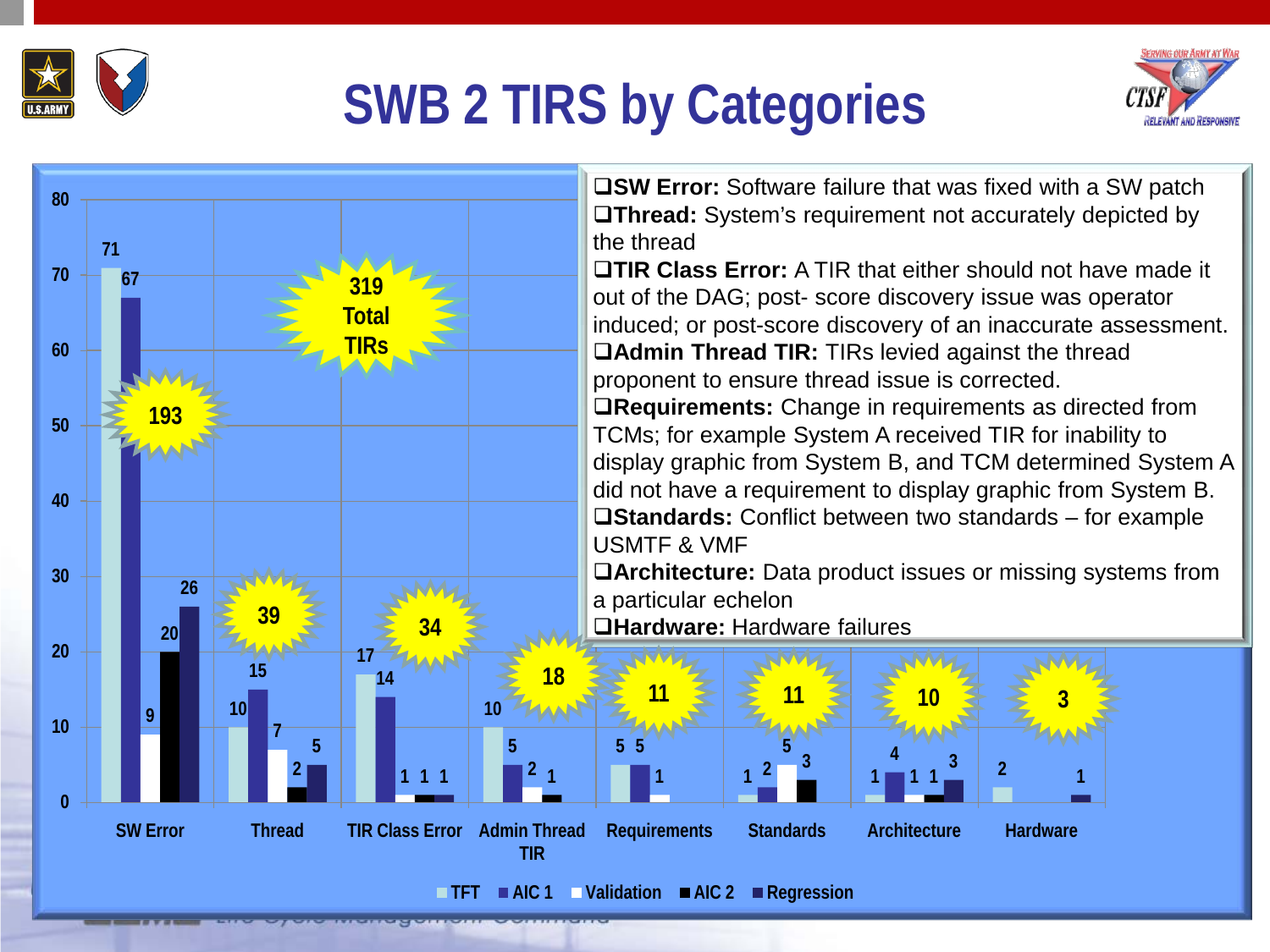



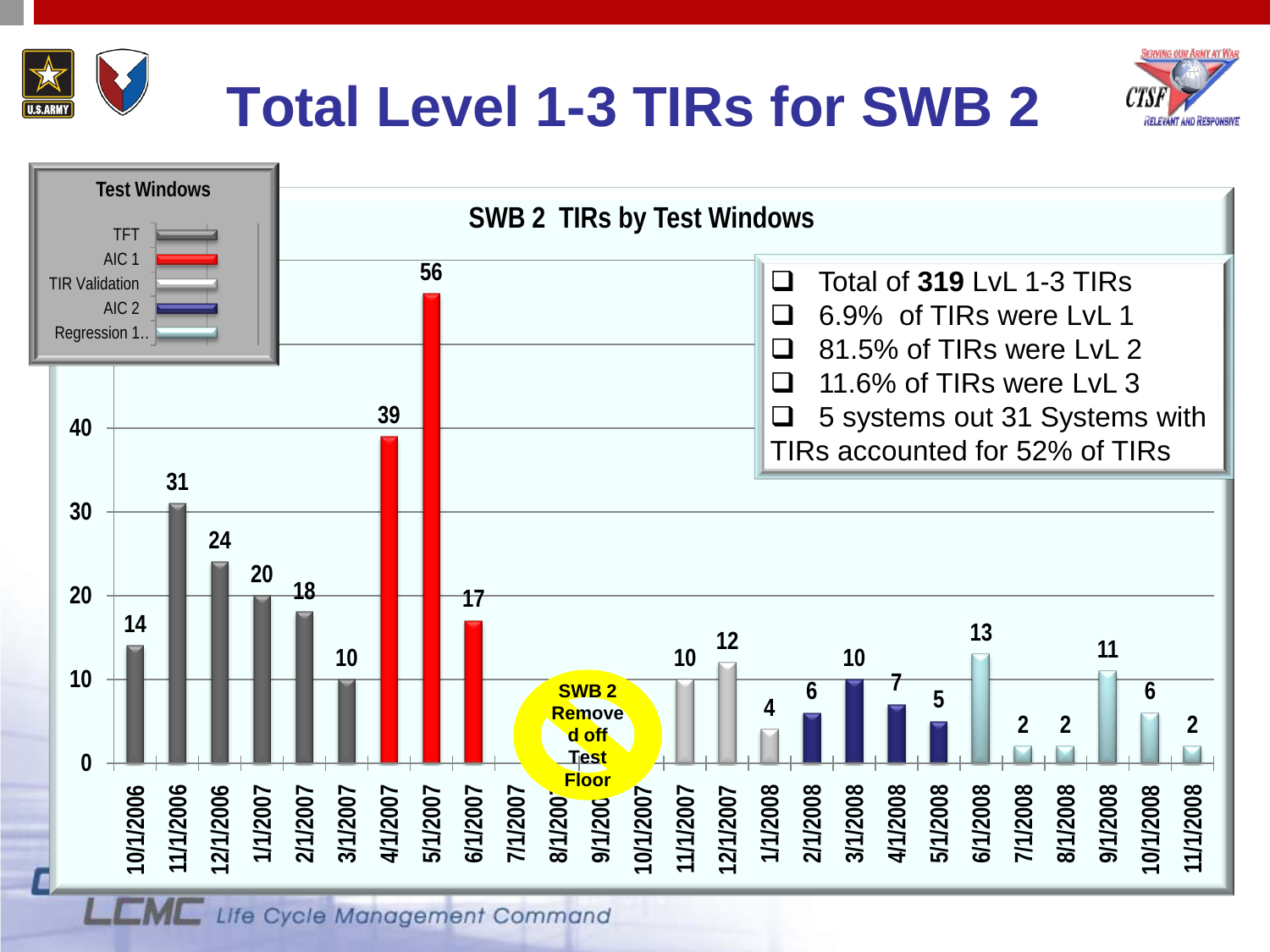

#### **Unexpected Results of AIC & Regression Testing**



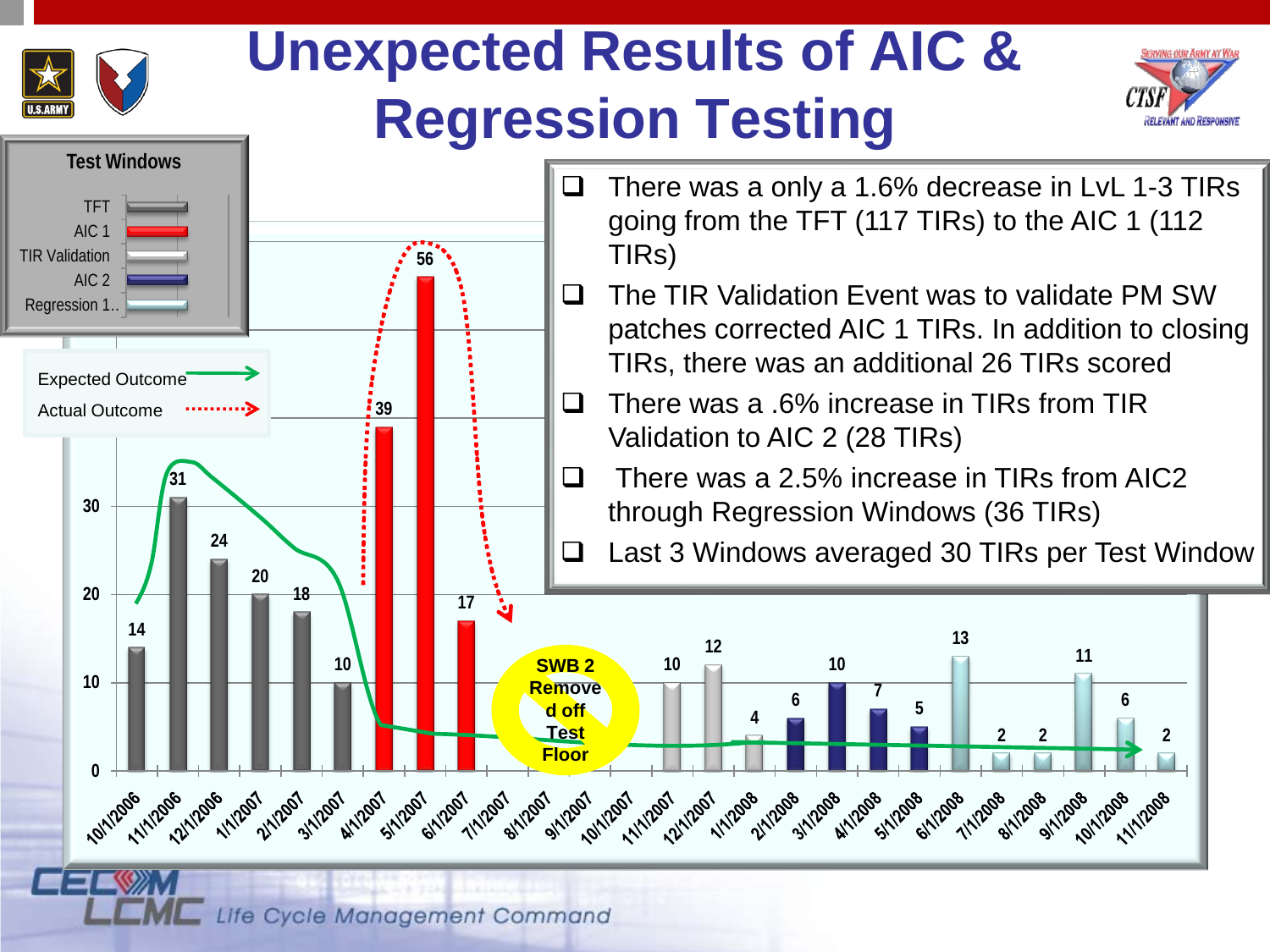

### **SWB 2 TIRs by Severity Level**







Validation

Life Cycle Management Command

 **10 LvL 1** TIRs during TFT were within expectations because it was first time systems evaluated within a robust integrated architecture

 **7 LvL 1** TIRs for AIC 1 not expected and resulted in inability to fully test systems' capability

AIC 1 accounted for **39%** of all LvL 2 TIRs

 The TIR Validation window had **20** new LvL 2 TIRs

□ The 17 LvL 2 TIRs from AIC 2 were corrected during Regression, but an additional **16** TIRs were scored ( NOTE: 4 OOC systems first test against SWB 2 accounted for an additional 7 LvL 2 TIRs)

 $\Box$  LvL 3 TIRs actually increased during AIC 2 and Regression (**NOTE**: A LvL 3 TIR is a LvL 1 or 2 TIR that has been reduced to a LvL 3 with a valid Technical Bulletin.)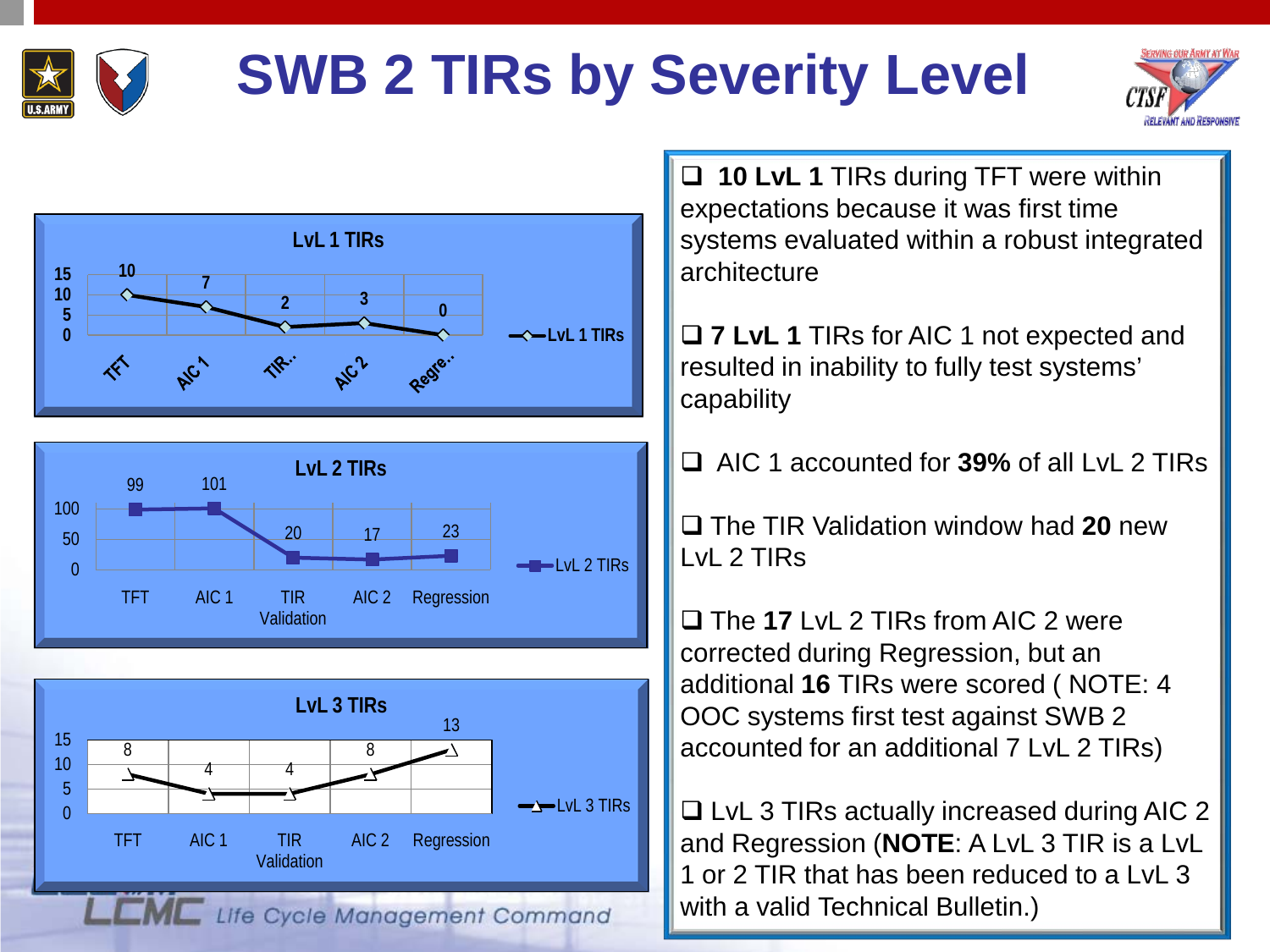









**SWB 2 Graphic TIRs over Time SWB2** had **108** Graphic related TIRs out of **319 TIRs**

> □ Graphic Software Error TIRs accounted for **41% (80 out of 193)** of all **Software Error TIRs** for SWB 2

 **74%** of Graphic TIRs were **software errors (80 out of 108) –** Systems delivered software that fixed issue

 $\Box$  TIR Class Errors result of operators building incorrectly and systems configured incorrectly

□ Graphic TIRs became a non-factor after AIC 1 window

**Not a new issue – SWB 1 had two Graphic Summits to work graphics**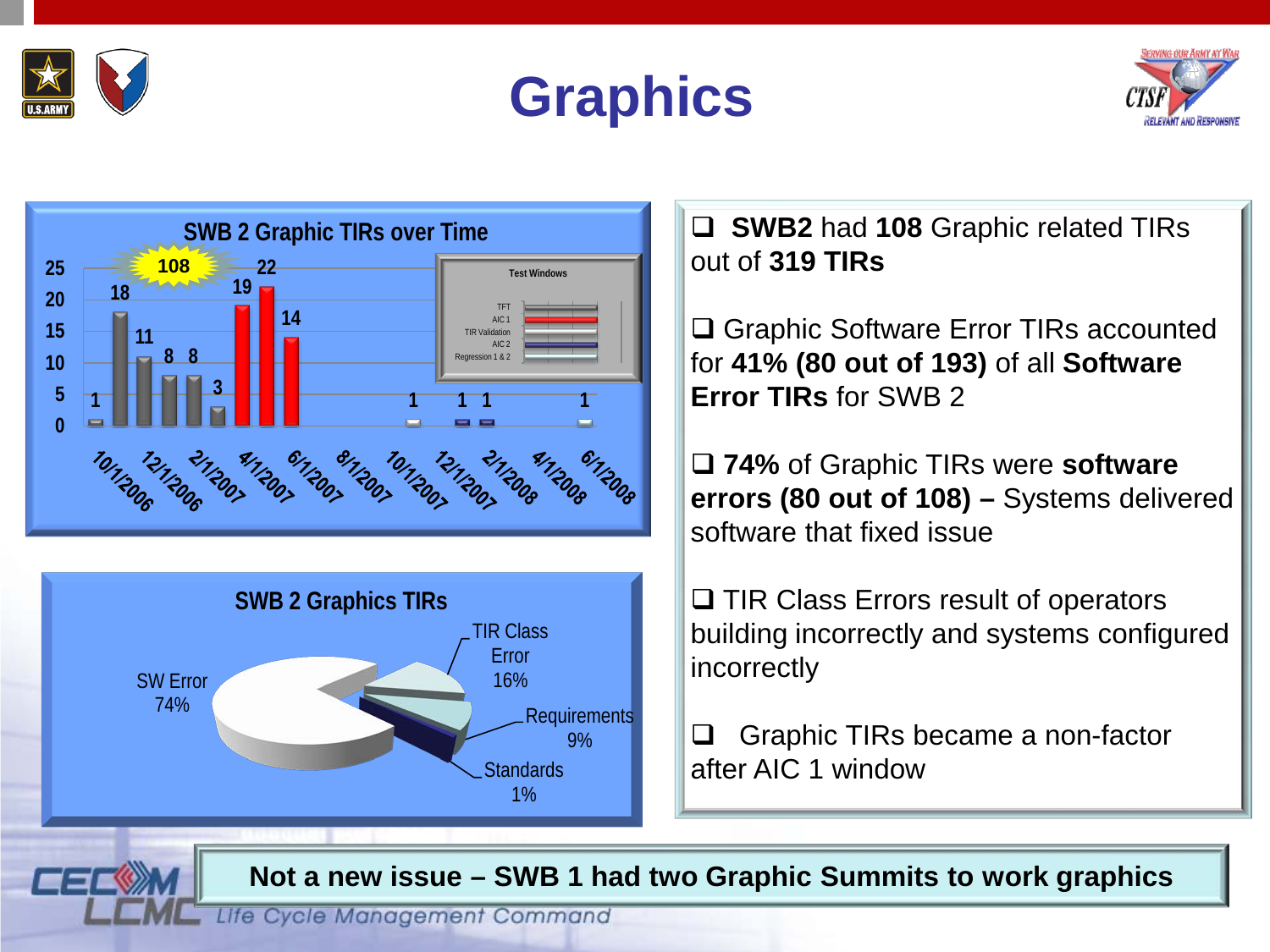

#### **Software Deliveries**





- **43 Systems** turned in software or software patches after the TFT Window through the first week of AIC 1 Window.
- **16** of those systems contributed **88 LvL 1-3 TIRs** scored during AIC 1 Window
- $\Box$  Fire Support systems and Aviation systems did not participate in the TFT event. **10 LvL 1-2 TIRs** are attributed to Aviation assets and issues with FBCB2 Operation Center (OPS CNTR) and Fire support.
- **45 software deliveries** to CTSF CM for inclusion in TIR Validation from Nov 07 thru 01 Feb 08. 12 of the SW deliveries were multiple drops from 6 systems. **7 of the systems**  accounted for **23** out of the 26 **TIRs**
- **16 systems** delivered software during AIC 2. **6 of the systems** accounted for **17 LvL 1-3 TIRs**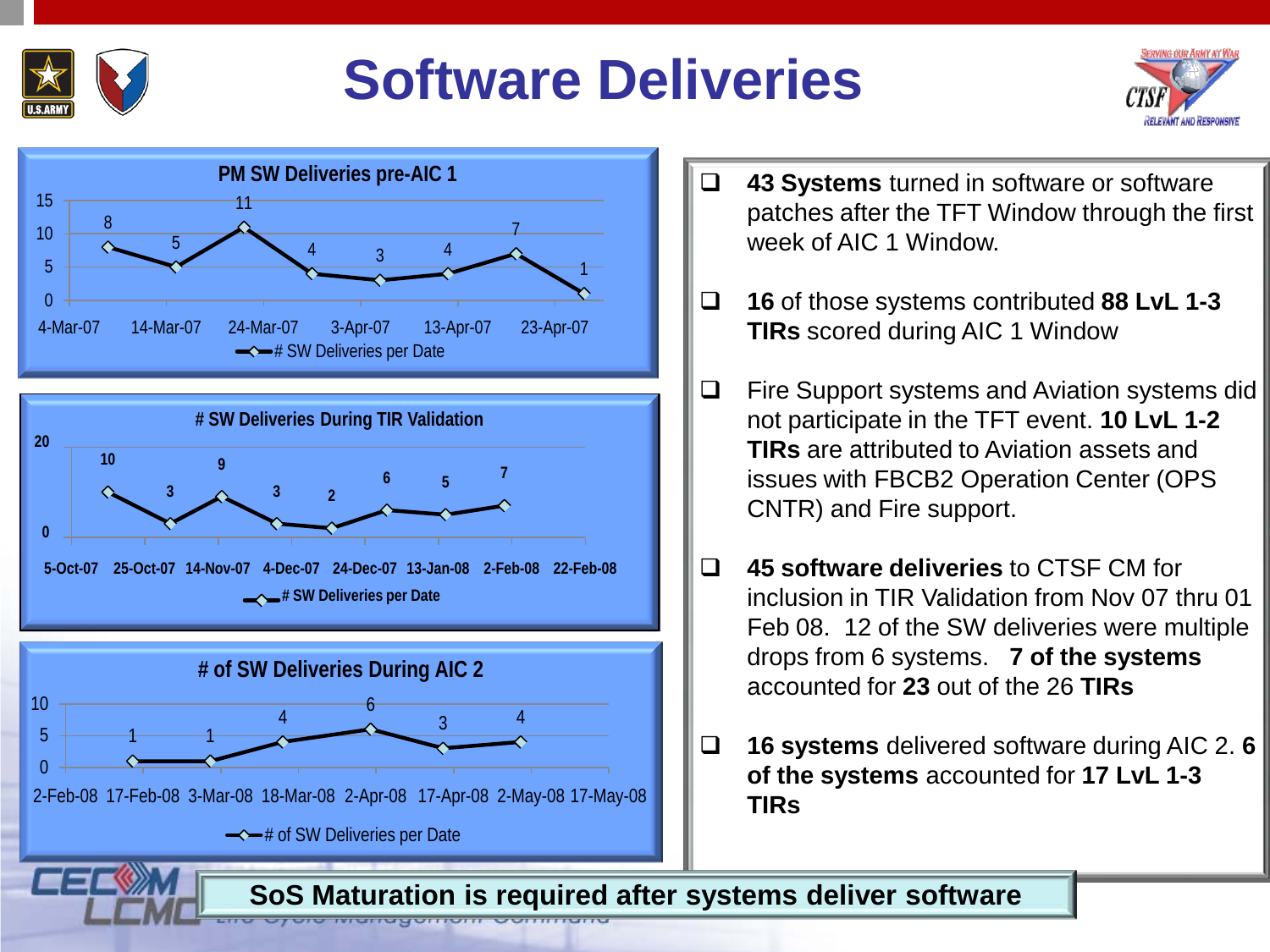

#### **SoS vs. System TIRs**